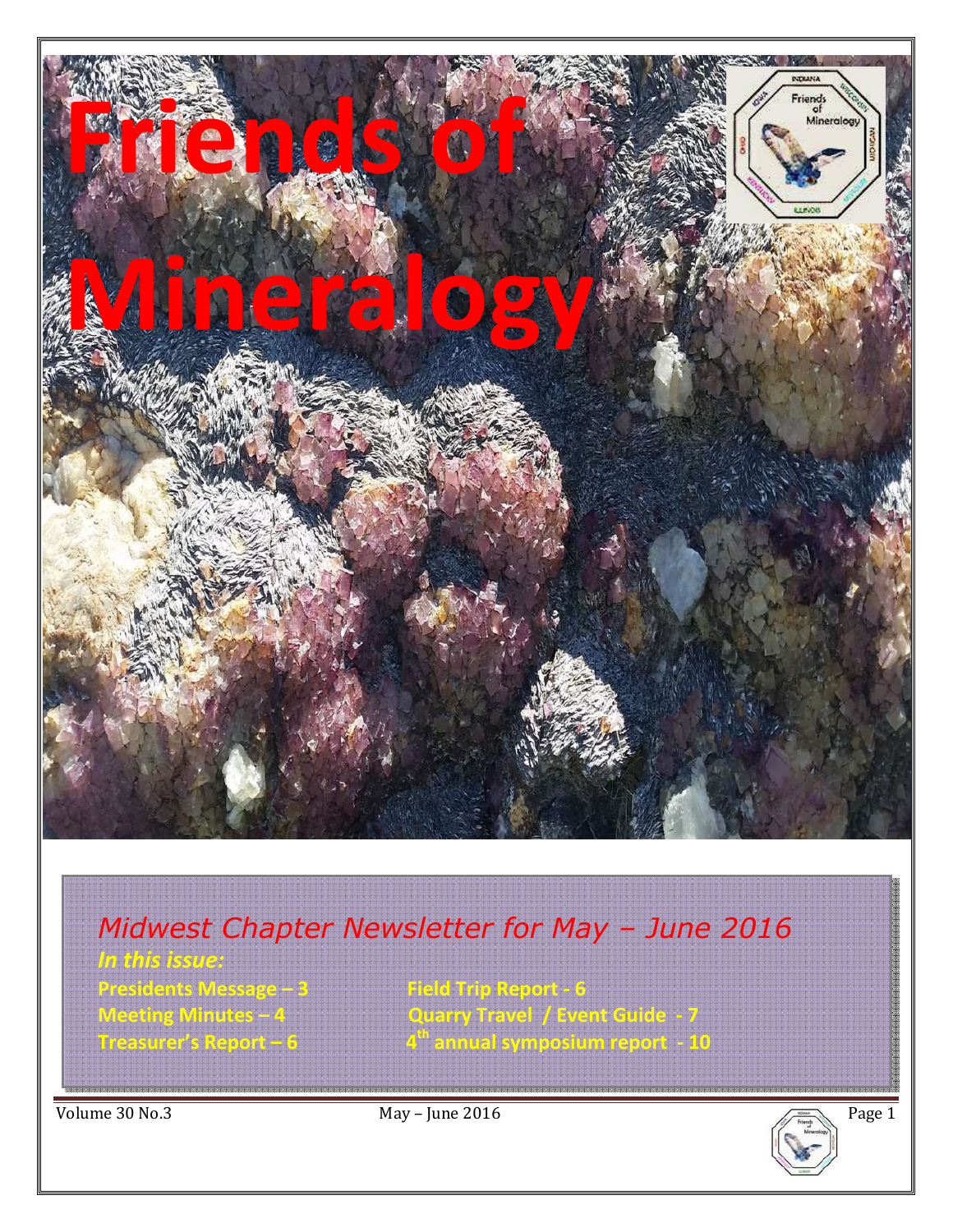Newsletter published bimonthly in January, March, May, July, September and November. Please submit all information for publication in the newsletter by the 15<sup>th</sup> of the previous month.

*Chapter Website: www.indiana.edu/~minerals/ National Website: www.friendsofmineralogy.org* 

*On the Cover – Fluorite, Calcite and Barite Caldwell Stone, Danville, Kentucky 12.0" x 12.0" Tom Bolka photo* 

## **2016 Officers**

**President -** Clyde Spencer, 1858 Robin Hood Dr., Fairborn, Ohio 45324 (937)878-9988 c\_spencer123@att.net

**Vice President Programs –**Randy Marsh, 6152 Old Stone Ct., Hamilton, Ohio 45011 (513)515-7890 marsh.rg@pg.com.

**Vice President Field Trips -** Reggie Rose, 4287 Parkmead Dr. Grove City, Ohio 43123 (614)875-2675 captaino@core.com

**Secretary –** Frank Konieczki, 50355 W. Huron River Dr. Belleville, Michigan 48111 734-699-3321 hadflavious@aol.com

**Treasure**r - Jeff Spencer, 4948 Beachwood Road, Cincinnati, Ohio 45244 (513)248-0533 jspencer@jsite.com

**Liaison Officer** – Nelson Shaffer, Ph. D., Indiana Geological Survey 611 N. Walnut Grove Ave., Bloomington, IN 47405 Phone: 812-855-2687 shaffern@indiana.edu

**Fund Raising (Committee Chair) -** Vacant

**Newsletter (Committee Chair)** Tom Bolka, 2275 Capestrano Dr. Xenia, Ohio 45385 (937)760-6864 tbolka@att.net

## Affiliations:

 THE MINERALOGICAL RECORD THE MINERALOGICAL SOCIETY OF AMERICA AMERICAN GEOLOGICAL INSTITUTE ROCKS & MINERALS MAGAZINE

Our purpose is to organize and promote interest in and knowledge of mineralogy; to advance mineralogical education; to protect and preserve mineral specimens and promote conservation of mineral localities; to further cooperation between amateur and professional and encourage collection of minerals for educational value; and to support publications about mineralogy and about the programs of kindred organizations.

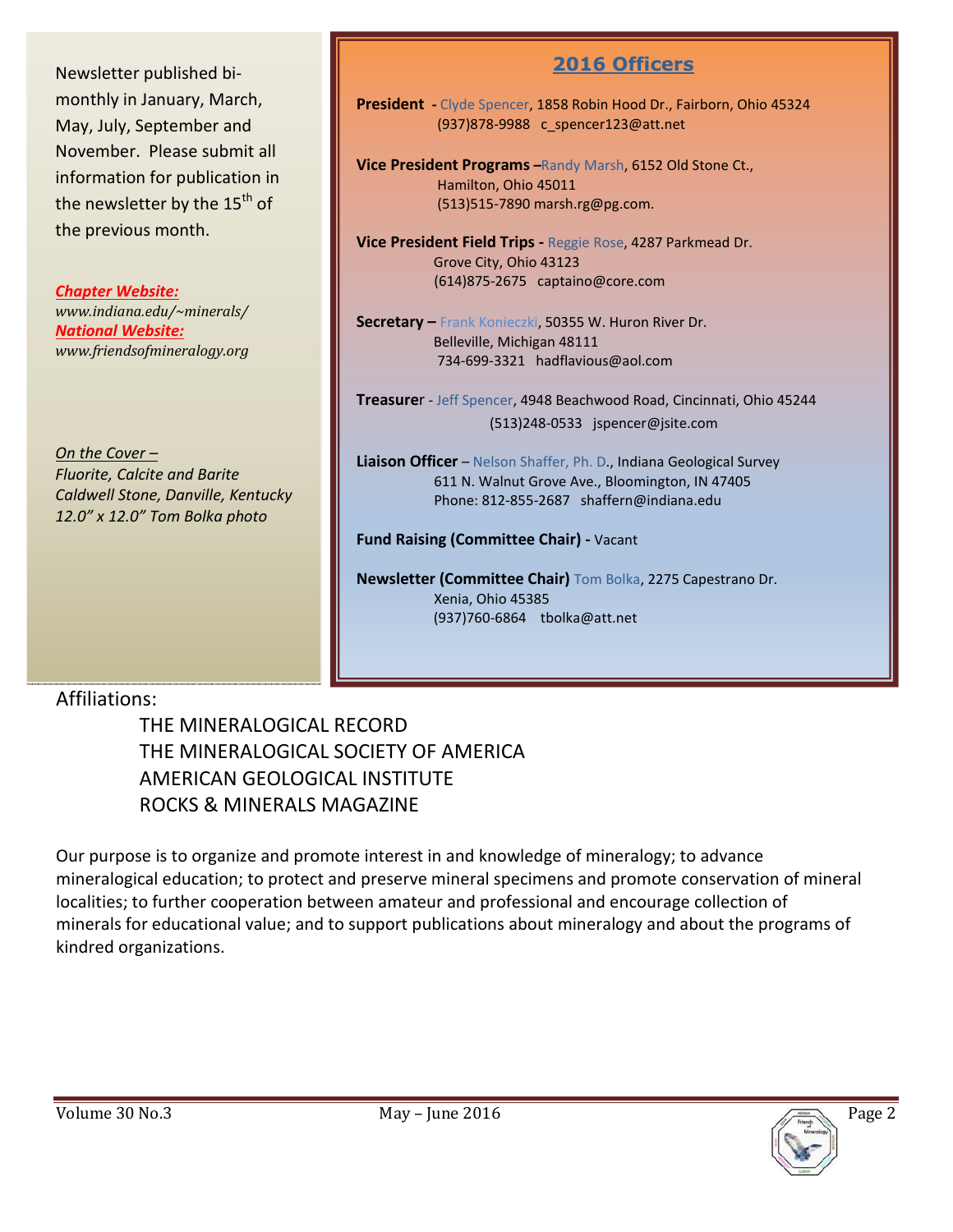## President's Message

Dear Friends,

As most of you probably know, I have been wearing two hats within FM. I'm president of this chapter, but I was also elected to the office of vice-president of the National organization a little more than a year ago. The president of National unexpectedly resigned recently, midway through his first term. I was hoping to continue as National VP, and have the Board of



Directors find a replacement president. However, most of the board members have not been responding to email or a request for a teleconference. In the absence of any alternative actions, the default is that the Operating Regulations specify that the vice-president become the president. While this isn't completely resolved, it looks like I'm going to be president of the National organization, and will also need to try to fill in some special VP obligations as mentioned below. Thus, for at least awhile, I'm going to be wearing three hats. This is my fourth year as president of the Midwest chapter. It is imperative that someone step forward to replace me during our annual elections in November. Please consider throwing **your** hat into the ring.

Once again, our annual symposium hosted at Miami University, and sponsored by the Karl E. Limper Geology Museum, was a success. We had at least 65 people in attendance. Our thanks go to John Rakovan for coordinating everything at the university, as well as being a presenter. We want to acknowledge Terry Huizing and the CMS for sharing the travel expenses of one of the speakers, Jeff Scovil. I want to thank Randy Marsh especially for all the time he put in to make this happen!

The executive board has discussed what to do about the constitutional requirement of providing all members with a membership list. We are sensitive to the fact that no one wants to receive spam email or telemarketing calls. Yet, one of the reasons for providing a list is that there may be legitimate chapter-related reasons for contacting another member. Just providing a list of names isn't very useful if you want to call someone to ask to share a ride. One solution to the problem would be to provide telephone numbers and email addresses to everyone, with the option to opt out of sharing the information. This is a topic that we should probably discuss at our next meeting; that will be at the GeoFair, the last Saturday of April, at 4:30.

Because FM National was revising their Operating Regulations and Bylaws, and I was on the committee, I had occasion to compare our Constitution and Bylaws and discovered that the Midwest Chapter Executive Board has the power to appoint a vacant officer position. The Board has therefore unanimously agreed to appoint Frank Konieczki, as secretary for the chapter.

FM National has an extensive archive of its own documents and those of the chapters. Mark Jacobson, president of the Colorado chapter, volunteered to go through the archives. The National treasurer, Gloria Staebler, was not receptive to providing financial support to the Midwest Chapter for our recent symposium. She thought that, at one time, we had a treasury of something like \$10,000, and she wondered what we had done with it. I asked Mark Jacobson to be on the

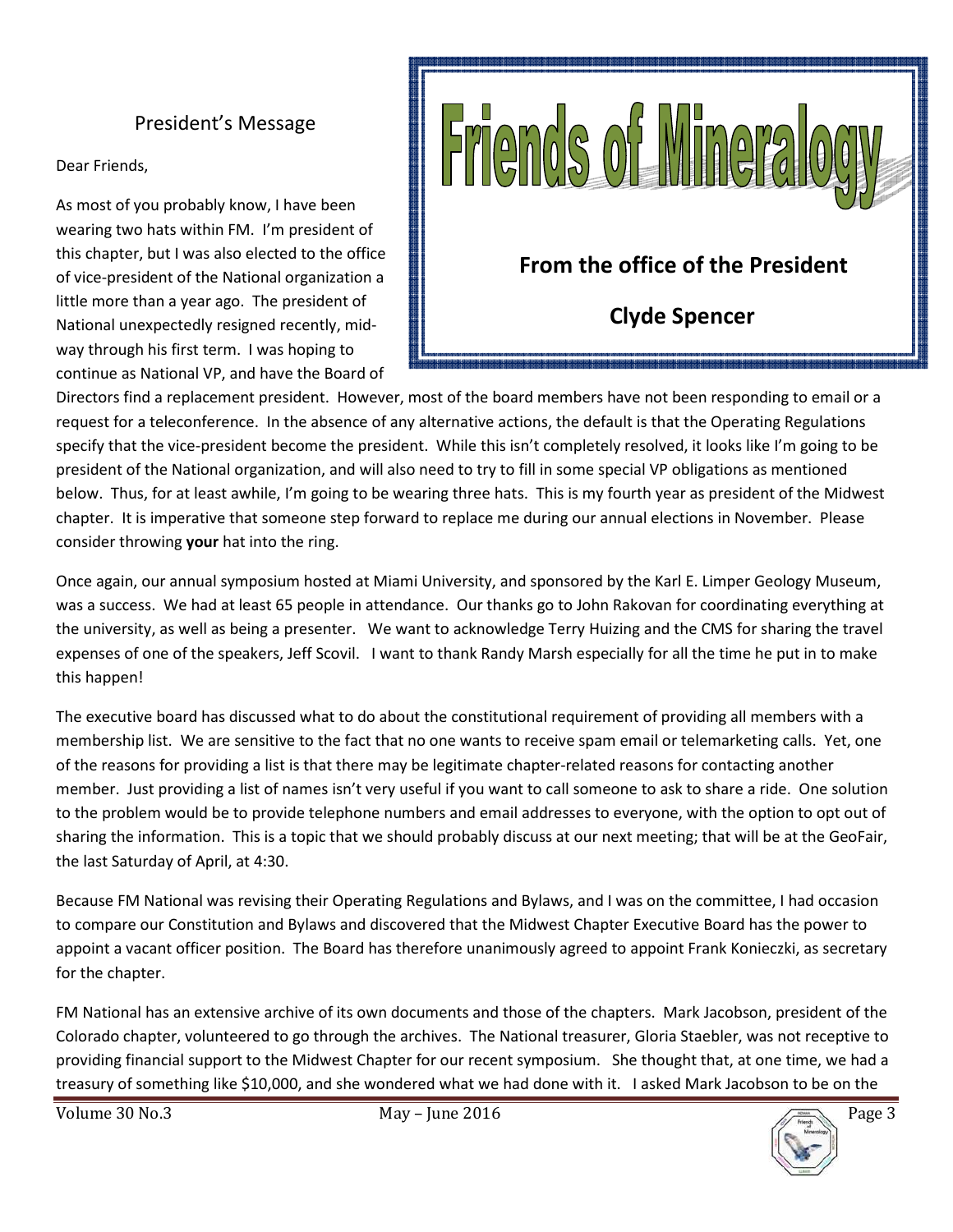lookout for past treasury reports, or newsletters, to see if Gloria's perceptions could be substantiated. He spent a day scanning newsletters and sent me 21 PDF files. We will be putting those historical documents on our new website. Mark estimates that there is at least a couple more days worth of newsletters to scan, but he doesn't have the time. National has agreed to loan them to us; we will scan them here, and then return them to National. If any of the longtime members have a collection of newsletters or other historical documents, I'd appreciate hearing from you with the hope of you either donating them or at least loaning them to us to digitize. Incidentally, after reviewing several newsletters, going back to Vol. 1, Number 2, it appears that the chapter is currently in the best financial condition it has ever been in.

I'm actively soliciting potential speakers for the Tucson 2017 FM symposium on Saturday at the main Tucson Gem and Mineral Show (TGMS). Julian Gray is the actual symposium chairman, but I was volunteered to help him because the 2017 TGMS theme is Midwest Minerals. If you will be in Tucson, I'd appreciate it if you let me know if you have a subject you would like to talk about for 20 minutes. Similarly, if you have a spectacular Midwest mineral in your collection, and would like an opportunity to display it at the main show, FM will be coordinating a display case. I think that I would prefer self-collected specimens, if for no other reason than to make the other chapters jealous about our collecting opportunities. Please let Randy Marsh or me know if you will be willing to bring a specimen for display. We may well have more than we can use, so try not to be disappointed if we run out of room.

In the course of looking on the internet for a picture of a cobbing-hammer, I ran across an interesting piece from the Mineralogical Society of American, circa 1946. It is a short, light read that I think you might find interesting: http://www.minsocam.org/msa/collectors\_corner/arc/geol\_min.htm



# *Meeting Minutes (3/12/2016)*

Friends of Mineralogy, Inc. Midwest Chapter Meeting Minutes- March 12, 2016 Shideler Hall, Miami University Oxford, Ohio

#### **Called to order:**

President Clyde Spencer called the meeting to order at 9:36 am. The following officers were present: Clyde Spencer, President; Randy Marsh, Vice President Programs; Reggie Rose, Vice President Field Trips; Jeff Spencer, Treasurer; Frank Konieczki, Secretary. The meeting was held in conjunction with the Friends of Mineralogy Midwest Chapter 4<sup>th</sup> Annual Mineralogical Symposium. Accordingly, no formal member census was conducted. Approximately 40 members were present; there were approximately another 25 non-members present for the symposium.

President Spencer welcomed all attendees to the symposium.

No formal agenda was presented for review/discussion.

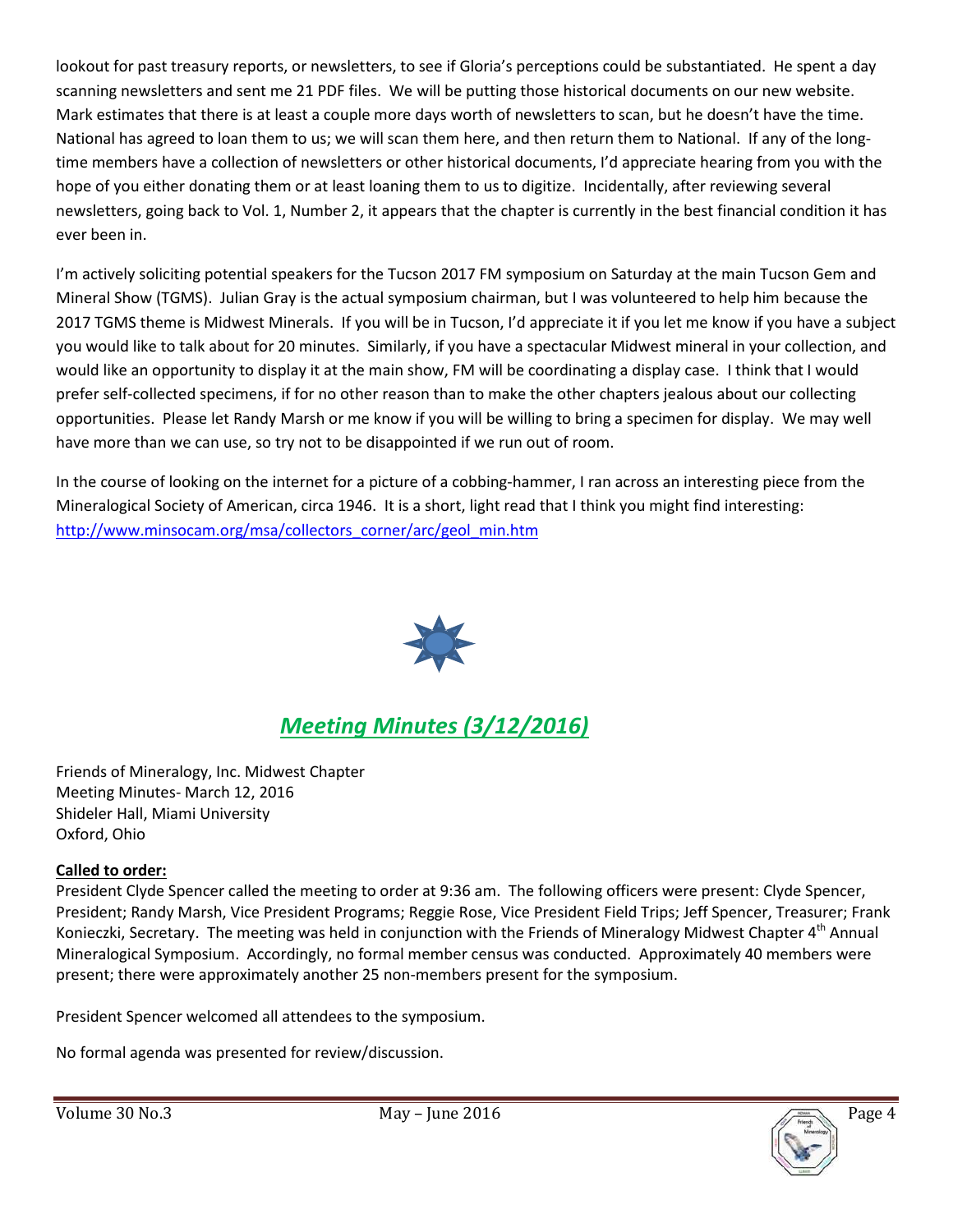#### **Old Business:**

President Spencer asked if any corrections to the January 16, 2016 meeting minutes were needed. No such changes were proposed or adopted.

#### **New Business:**

#### **Treasurer's Report:**

Treasurer Jeff Spencer reported that the club treasury had an ending balance of \$4,092.81 for 2015, including \$860 in 2016 dues received from 43 members. Forty four members have paid \$880 for 2016 dues since January 1, 2016, bringing the current member total to 87. This year's projected membership is approximately 110, and if realized, this would yield \$460 in additional dues income. The budgeted expenses thus far this year include the following: insurance- \$625.00; National dues- \$440.00; symposium expenses- \$500.00, and these expenses total \$1,565.00. Website registration and hosting expenses for two years was \$166.42. Currently, the projected balance after expenses is \$3,681.00 + \$450.00 year to year.

Vice President Programs Randy Marsh reminded all present that the symposium is one of a series of events in the next year that emphasize Midwest minerals. These events include a field trip to Hicks Dome in conjunction with Geological Society of America's annual meeting whose theme is Mississippi Valley Type Deposits of the Midwest USA, the upcoming GeoFair in Cincinnati, and next year's Tucson show, with a theme of Midwest Minerals. President Spencer encouraged members who might be willing to be speakers for the National FM symposium in February, or who have suitable specimens for the Tucson show, to contact him. Dr. John Rakovan advised that any who have very good specimens of Midwest minerals should submit photographs of them.

Vice President Field Trips Reggie Rose indicated that the majority of the field trips for the chapter are in Ohio, along with one each in Michigan and Indiana. FM's Midwest Region also includes Illinois, Iowa, Missouri, and Kentucky, and Vice President Rose is interested in expanding the organization's mineral collecting opportunities. He is seeking input from members who may have contacts in the latter states, or at different locations in the former, so that additional field trips can be scheduled.

President Spencer stated MSHA safety refresher training is scheduled to be conducted by Scott Kell on 3/19/16, without Ohio Department of Natural Resources (ODNR) direct support.

President Spencer indicated that the FM Midwest Chapter website was long managed through Indiana University by Dr. Nelson Shaffer until his retirement. However, maintenance of the website has recently been problematic, so it was decided that our Chapter would develop and maintain its own website. Treasurer Jeff Spencer indicated that considerable progress has been made in developing the website, and he presented an overview of the format and information that is being developed. The site includes an events section, a library, a contact page, space for announcements, and he anticipates the website will be completed in approximately two months. He also said that those who access the soon-to-be obsolete IU address will be transferred automatically to the new site, and that it will be easy to add updates to the new site.

#### **Meeting adjourned:** 10:00 AM

**Program:** Friends of Mineralogy Midwest Chapter 4th Annual Mineralogical Symposium: Topic - Midwest Fluorites. (See separate program notes).

Respectfully submitted by Frank Konieczki, Secretary pro tem'

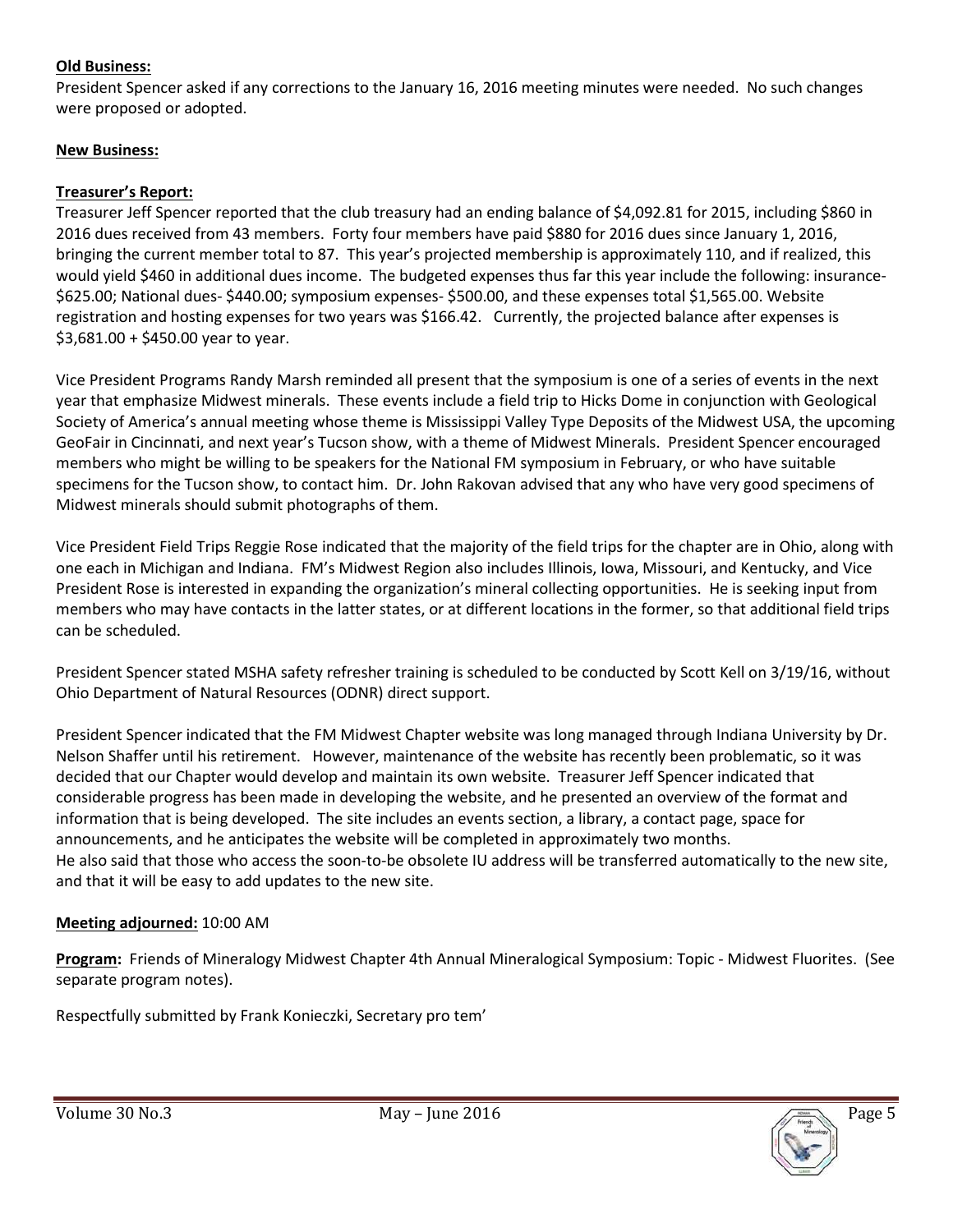## *Treasurers Report*

#### **2015 Wrap-up**

We closed out 2015 with \$4092.81 in our treasury. This included \$860.00 in 2016 dues for 43 members.

The 2015 audit is complete thanks to Alan DeWitt. The sign-off and supporting material was sent to the National Treasurer as required in our by-laws.

#### **2016 Activity**

We paid a 2- year domain registration and web hosting fee of \$166.42. The new website is up and running at http://fommidwest.org., and we'll be redirecting traffic off of the old site in the next few weeks.

The Annual Symposium continues to grow into a popular, well-attended event. We paid out \$641.50 in expenses for the event and we received \$127.00 in donations. Several new members registered as a result of the symposium. Sales of t-shirts and mugs brought in another \$155.00. There are still a few t-shirts available so if you would like to order, please contact Randy Marsh.

Our 2016 National dues of \$440.00 for our current membership of 110 along with our insurance liability premium payment of \$650.00 have both been paid. Payment of \$37.00 was made to Cincinnati Mineral Society for swap table space at the Cincinnati show.

Since January  $1^{st}$ , 67 additional members have paid \$1340.00 in dues.

So, at this point in the year, we have paid all of our budgeted expenses and recorded most of our annual membership revenues. That leaves our current treasury balance at \$3,779.89.

Jeff Spencer - Treasurer



#### **April 3rd 2016 Marblehead Quarry Trip**

On Sunday, April 3, FM had our third annual early spring field trip to the LaFarge quarry in Marblehead, Ohio. This location is well known for its calcite and fluorite specimens. The trip was originally scheduled for Saturday the  $2^{nd}$ , but with the quarry in full operation, the trip had to be postponed by one day. As it turned out, that was a good thing. The weather on Saturday was very bad with cold temperatures, high winds and a snow / rain mix. Sunday was cold, but the sun came out and the winds calmed down to tolerable levels.

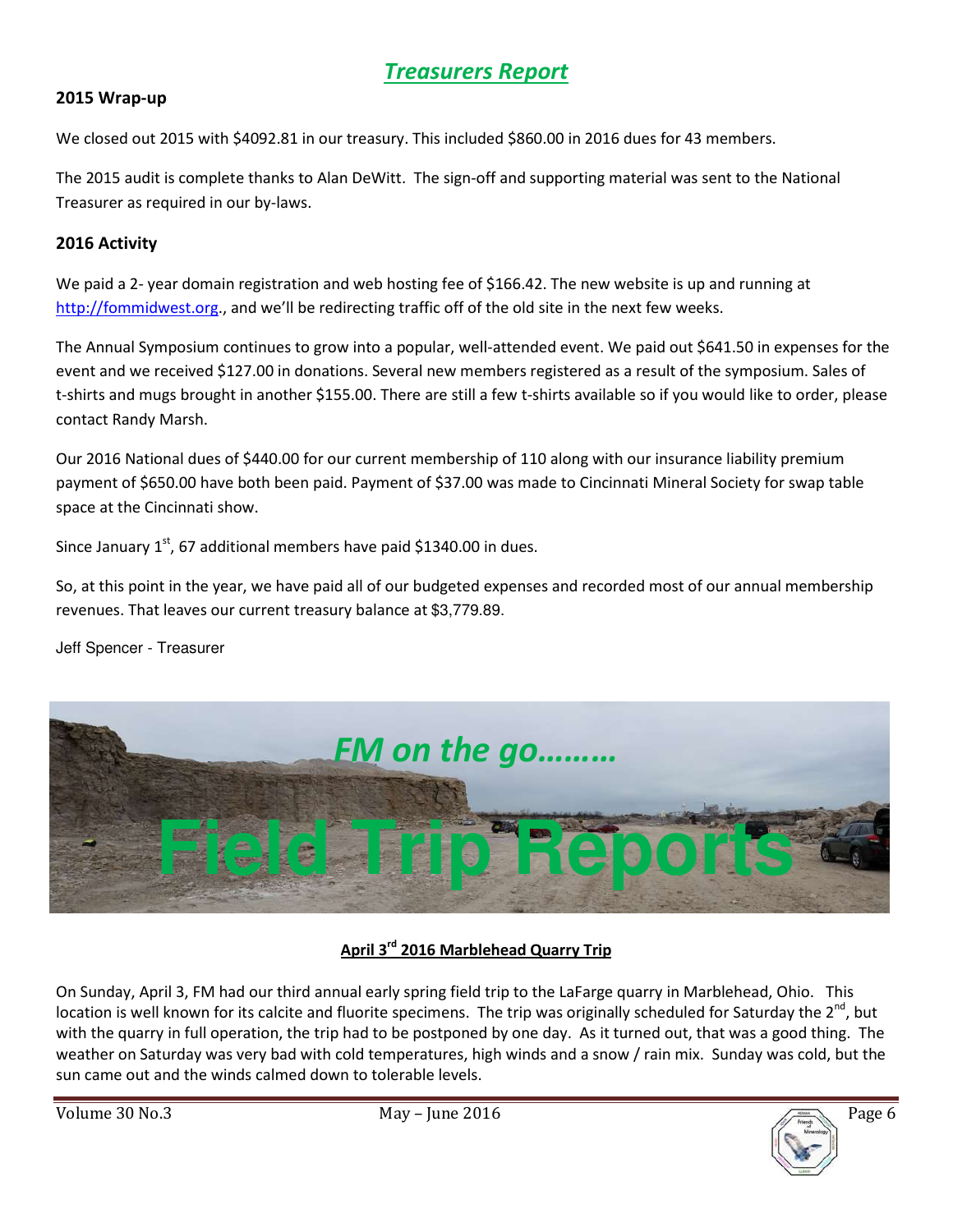Twenty-three collectors attended and were able to peruse through enormous amounts of rock on the quarry floor. Some of it was tough to navigate through because of the amount of water present. I was able to see that several folks did very well when their finds were shown off at the end of the day. Notably, Mike Royal probably found the best material of the day, dissecting an enormous boulder to extract some beautiful calcite plates. Several were in combination with fluorite. A big thanks goes out to LaFarge for letting us collect at this great location.



Marblehead fluorite – Randy Marsh Marblehead calcite – Mike Royal

# *Quarry Travel / Event Guide*

If you don't mind a longer drive and you like good collecting, the Dolomite Group's annual open house is Saturday, May 7, 2016 from 6:45 am to 12:00 pm. Since this is an open house, we do not have sign-ups for the purposes of numbers, but let me know if you are going just so I can communicate with you. Children ages 5 and up are welcome. The quarry is known for dolomite in conjunction with calcite, sphalerite and fluorite (purple and clear to light blue).

**Field Trip Locality**: Dolomite Products Inc. **Address**: 746 Whalen Road, Penfield, NY 14526 **County**: Monroe **Date of Trip**: Saturday May 7, 2016 **Time of Field Trip**: 6:45 am – 12:00 pm **From Grove City, OH**: via toll roads: 411 miles; without toll roads 459 miles **Travel Time**: From Grove City, OH; exit 100 on I 71: via toll roads: 6:09; without toll roads: 6:55 **Age of Rock**: Lower Devonian- the rock here is 410 million years old (Devonian 415-355 mya) **Rock Units Exposed**: Lockport Dolomite **Training Required**: On-site **Specimens Present**: calcite, dolomite, fluorite, selenite, sphalerite **Special Considerations**: FM will be one of several clubs at this open house. Arrive early to get checked in since the group will be large. Any power equipment, including saws are allowed (just no explosives). There isn't a defined limit on how

many collectors we can take, so please sign up if interested.

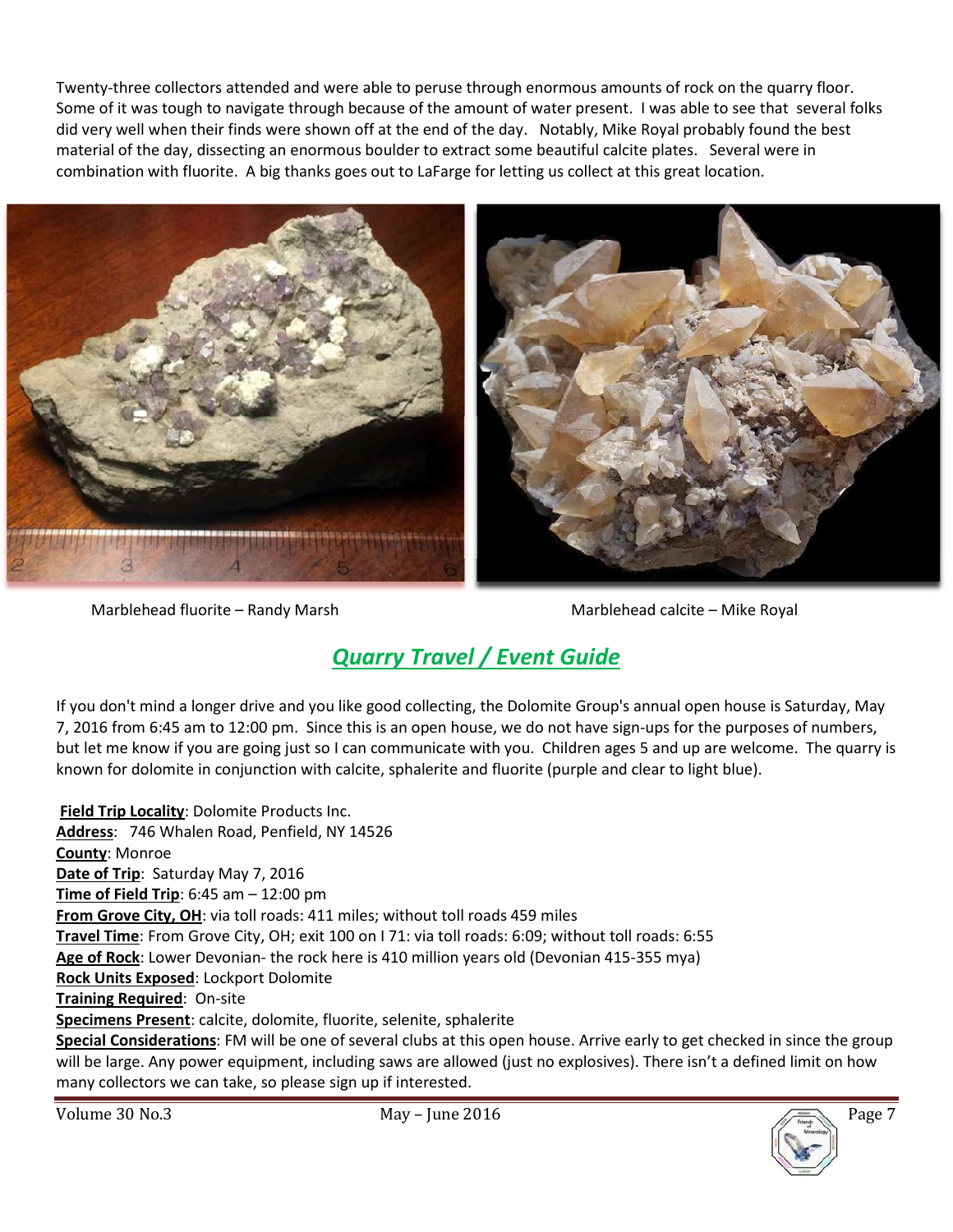**Quarry Location**: Pick up the following log where it is convenient from your home location: From Grove City, OH

| Leg of Route:                                                   | distance (miles): | time: |
|-----------------------------------------------------------------|-------------------|-------|
| From exit 100, I 71 Ohio:                                       |                   |       |
| 171 N from exit 100 to exit 220 (enter 1271N)                   | 120.0 mi.         | 1:42  |
| 1271 N @ exit 220 of 171 N TO I 90 E                            | 46.3 mi.          | 0:44  |
| 1271 N ends; begin 190 E @ mile 190                             |                   |       |
| 190 F OH to 190 F PA                                            | 53.0 mi.          | 0:50  |
| 190 E PA Line to 190 E NY Line                                  | 46.9 mi.          | 0:43  |
| I 90 E NY Line to I 390 (Rochester exit 46)                     | 129.6 mi.         | 2:12  |
| 1390 N (Rochester) to 1590 N (Rochester)                        | 9.0 mi.           | 0:10  |
| 1590 to exit 7 (286 E/Browncroft Road)                          | 5.7 mi.           | 0:07  |
| From 286 E turn right/south onto Whalen Road (CR 13)<br>7.4 mi. |                   | 0:11  |
| Proceed S on Whalen Road to quarry entrance on the left 0.9 mi. |                   | 0:03  |
|                                                                 |                   |       |
|                                                                 | 418.5 mi.         | 6:41  |

Stoneco Auglaize is our second FM field trip of the year. You may sign up as soon as you get this quarry guide in your newsletter. As is standard: (1) you must sign up to attend; (2) sign-ups end at 12:00 am Thursday, May 19, 2016. If you must cancel, do so ASAP so that if there is a waiting list someone can take your spot. If you cancel, barring any last minute illnesses or emergencies, try to do so by 12:00 am Friday, May 20, 2016.

2016 Field Trip Schedule FM:

**Quarry Travel Guide**: STONECO AUGLAIZE – JUNCTION, OH **Field Trip Locality**: Stoneco, Auglaize, Junction, OH **Address**: 13762 Road 179, Oakwood (Junction), OH 45873 **Date of Trip**: Saturday, May 21, 2016 **Time of Field Trip**: 7:00 am – 11:30 am (check in from 7:00 am to 7:30 am) **Travel Time from Designated Point**: 2:30 from central Ohio **Age of Rock**: Middle Devonian **Rock Units**: The Detroit River Group **Specimens Present**: Auglaize Quarry is best known for its crystals of iridescent brown fluorite, along with sphalerite, calcite, pyrite, quartz, and hydrocarbons. The minerals are found in pockets and fractures of quarry dolostones. **Training Required**: MSHA

**Quarry Location**: The Shelly, Stoneco Auglaize Quarry is in Paulding County, Ohio. Take Route 111 SW from Defiance about 8 miles to State Route 637 just east of Junction. Go east a short distance across the Auglaize River and turn south on Paulding County Road 179. The Quarry office on the east (left) side of the road. From the south, Take I 75 N to exit 130 (Bluelick Road). Travel Bluelick Road 3.5 miles west to route 65. Take Route 65 N/R for 1.6 miles where you will bear left onto Route 115 N. Continue for 7 miles into Kalida and stay on 115 N for another 19.5 miles until its junction with Route 15. Go W/L on Route 15 for 0.5 miles to Route 613. Go W/L on Route 613 for 9 miles passing through Continental, Hartsburg and Oakwood. At the junction of 613W and Route 66 west of Oakwood, take Route 66 N/R. Five miles later, take Route 166 L/W. After 2.6 miles, turn right (N) onto County Road 179. Take 179 N for 1.3 miles to the quarry entrance on your right.

> Happy hunting. Reggie Rose

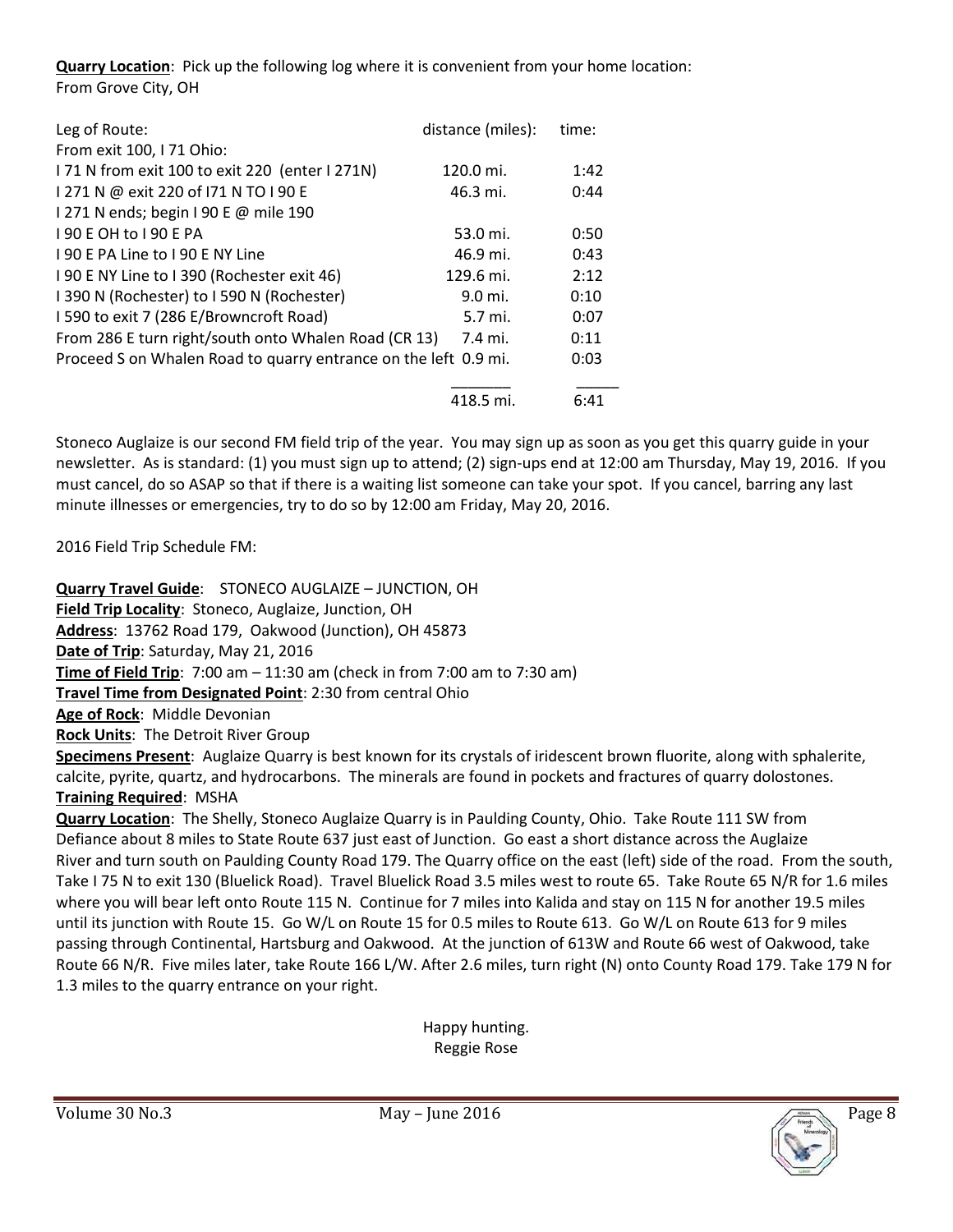### Upcoming Events

| TITLE: GeoFair 2016                                                         |                |                |                                    |
|-----------------------------------------------------------------------------|----------------|----------------|------------------------------------|
| DATE/TIME: April 30 10:00 AM - 6:00 PM and May 1 11:00 AM - 5:00 PM         |                |                | This is our April                  |
| LOCATION: Sharonville Convention Center, 11355 Chester Road, Cincinnati, OH | <b>YES</b>     | <b>YES</b>     | Chapter meeting                    |
| HOST/COORDINATOR: Terry Huizing (tehuizing@fuse.net)                        |                |                |                                    |
| ACTIVITY: Chapter meeting scheduled for 4:30 PM on Saturday April 30        |                |                |                                    |
| <b>TITLE:</b> Penfield Quarry Field Trip                                    |                |                | Open House Field Trip              |
| DATE/TIME: May 7 6:45 AM to 12:00 PM                                        | N/A            | N/A            | (Multiple Clubs<br>Participating)  |
| LOCATION: Penfield (East of Rochester) New York                             |                |                |                                    |
| <b>TITLE:</b> Cleveland Area Gem and Mineral Show ROCKaRAMA                 |                |                |                                    |
| DATE/TIME: May 14-15, 10:00 AM - 5:00 PM                                    | N <sub>O</sub> | N <sub>O</sub> |                                    |
| LOCATION: Soccer Sportsplex, North Olmstead, Ohio                           |                |                |                                    |
| SPONSORED BY: Parma Lapidary Club                                           |                |                |                                    |
| <b>TITLE:</b> Auglaize Quarry Field Trip                                    |                |                |                                    |
| DATE/TIME: May 21 7:00 AM - 11:30 AM                                        | N/A            | N/A            | $2nd FM$ Field Trip                |
| LOCATION: Junction, Paulding Co., Ohio                                      |                |                |                                    |
| <b>TITLE:</b> Maine Pegmatite Workshop                                      |                |                |                                    |
| DATE/TIME: May 27 - June 4                                                  | N/A            | N/A            |                                    |
| LOCATION: Poland Mining Camps, Poland, Maine                                |                |                |                                    |
| HOST: Ray Sprague <rasprague@mac.com></rasprague@mac.com>                   |                |                |                                    |
| TITLE: Richland Lithic & Lapidary Society Show                              | NO             | N <sub>O</sub> |                                    |
| DATE/TIME: June 4-5                                                         |                |                |                                    |
| LOCATION: Richland Co. Fairgrounds, Mansfield, Ohio                         |                |                |                                    |
| SPONSORED BY: Richland Lithic & Lapidary Society                            |                |                |                                    |
| <b>TITLE:</b> Field Trip TBD                                                | N/A            | N/A            | Holding for 3rd FM Field           |
| <b>DATE/TIME:</b> June 18                                                   |                |                | Trip Based on Reggie's<br>Schedule |
| <b>LOCATION: TBD</b>                                                        |                |                |                                    |
| TITLE: 51 <sup>st</sup> Annual Mineral, Fossil Show and Swap                | N <sub>O</sub> | NO             |                                    |
| DATE/TIME: June 24-26                                                       |                |                |                                    |
| LOCATION: Lawrence County Fairgrounds, Bedford, IN                          |                |                |                                    |
| HOST/COORDINATOR: Dave Treffinger (djt5766jkft@msn.com)                     |                |                |                                    |

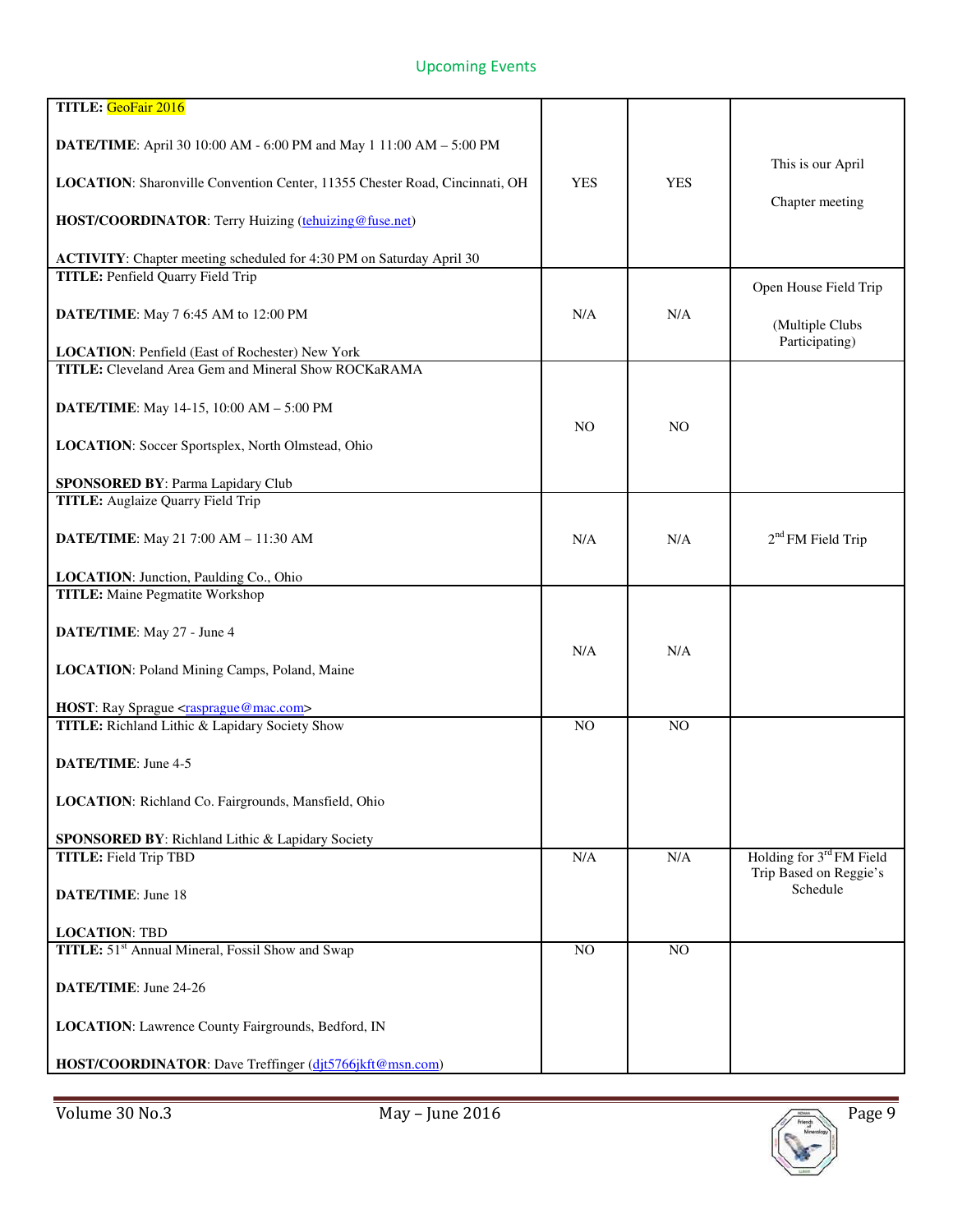## **4 th Annual Friends of Mineralogy Midwest Chapter Mineralogical Symposium at Miami University March 12, 2016**

 Friends of Mineralogy Midwest Chapter held its annual symposium, themed *Midwest Fluorites,* in newly renovated Shideler Hall from 10:00 AM to 5:30 PM.

 Several dozen outstanding Midwest fluorite specimens of FoM members were on display, in the museum showcase, including some outstanding examples that illustrate the spectrum of colors associated with the region, including several that exhibited marked iridescence or zoning.

The ten-speaker roster provided a broad array of presentations to the attendees. The morning session



began with Arvid Pasto, who has authored a book on fluorites, and whose personal fluorite collection contains 1,430 specimens. His presentation, *Fluorite,* provided an overview of fluorite's properties, environments/origins, and worldwide and Midwest U.S.A. occurrences. Arvid also commented on fluorite production over time, with the United States being the world's leading producer in the 1940s, Mexico taking the lead by the 1970s, and China now dominating the production market.

 Next, renowned mineral photographer Jeff Scovil presented a series of stellar fluorite images he has captured over the last eight years, displayed in

alphabetical order by state, then location. Specimens from Illinois (Annabelle Lee, Denton, Hill- Ledford, Mahoning, Minerva), Indiana (Kelly, May), Iowa (Raymond), and Ohio (Auglaize, Clay Center, Lime City) were shown.

The afternoon session's first speaker was host Dr. John Rakovan, whose program, *Fluorite in MVT Deposits,*

emphasized the origin of the mineral in these deposits. The material included fluorite occurrences in zinc and lead sulfide deposits, its epigenesis in limestone and dolostone strata by invasion of low-temperature hydrothermal brines, and commonly associated gangue minerals. He used the KY/IL fluorspar deposits, as well as Hansonburg, NM deposits to illustrate theories of deposition, and to outline differences in their associated geological structures, but also to emphasize their commonality of being adjacent to/underlain by magmatic structures.



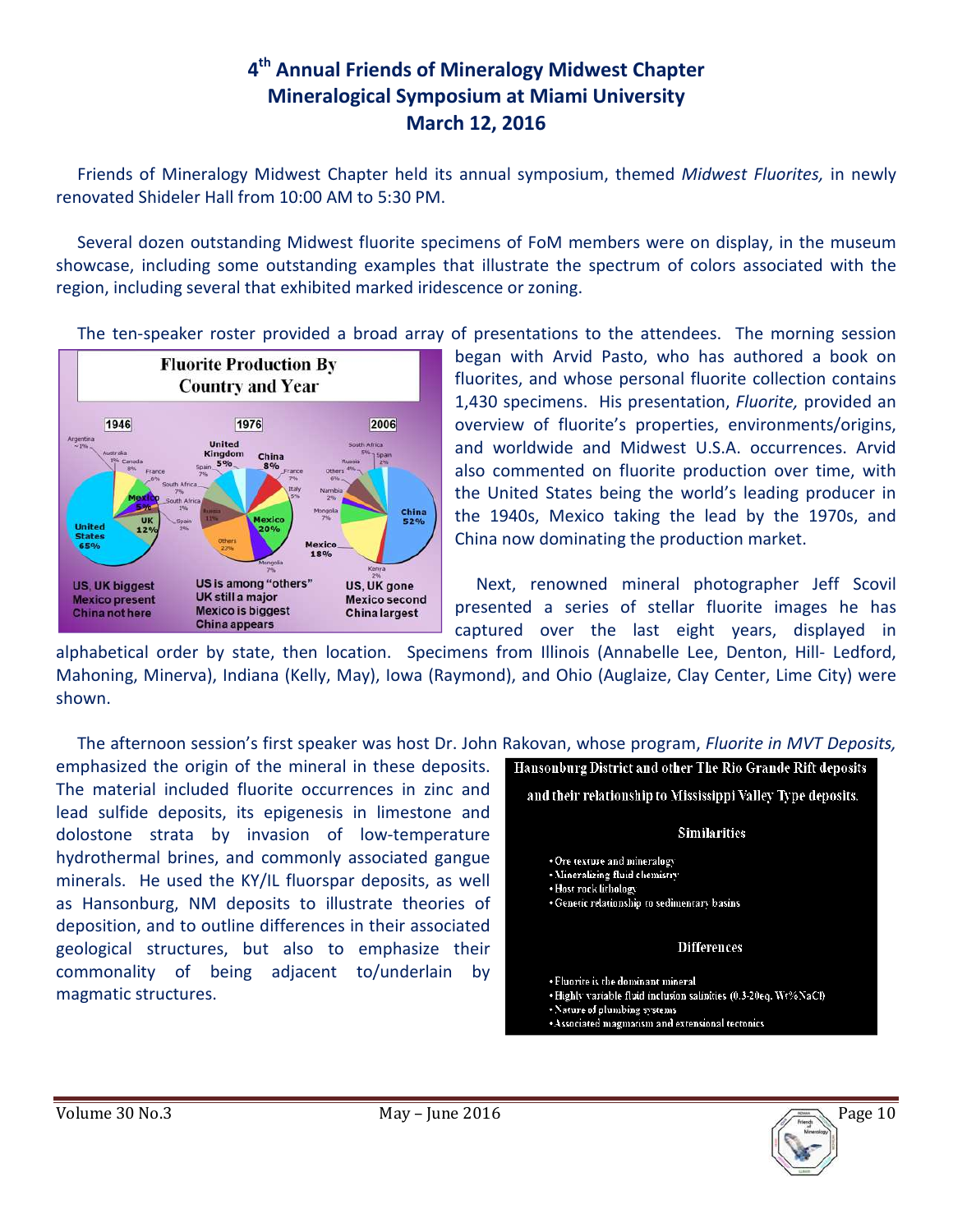Brett Denny then presented his segment, *The Significance of Ultramafic Rocks Underlying the Illinois-Kentucky Fluorspar District.* Brett provided an overview of the district, discussed vein and bedding replacement deposits and their relative frequency, and the associated minerals in the deposits. He discussed ore model research conducted between 1959 and 2013, which imply that the deposits' genesis occurred in several periods between 271 MYA to 90 MYA, depending on the radioisotopes used in the various studies.

 The next speaker, Stuart Kenderes, is a master's student working with Dr. Martin Appold and his research group at the University of Missouri at Columbia. Stuart presented *Investigating the Nature of Primary Ore-Forming Fluids in the Illinois-Kentucky District,* where he discussed how ore fluid research can be used to

# How do we study ore fluids?

**Fluid Inclusions** 

• Microthermometry, Ion Chromatography, Mass Spectrometry, and X-Ray **Microanalysis** 

**Geochemical Modelling** 

• Speciation calculations, Gibbs Free Energy calculations, and **Reaction Path Modelling** 



determine precipitative mechanisms and formation rates of an ore body. He indicated that his research was attempting to learn why the IL-KY district is a major fluorite deposit, and to learn why it is so different from other MVT deposits. Stuart described earlier research that indicates MVT deposits form at low temperatures (~100°C) and MVT fluids are almost six-times saltier than seawater, resembling modern sedimentary and oil-field brines. Previous research has also suggested that there is a mantlesourced magmatic signature to fluids in IL-KY, which is unusual for MVT deposits. His group's recent study of ore fluids indicates that the fluids in the IL-KY district are rich in methane and contain the

following metals: Na, Ca, K, Sr, Fe, Cu, Zn, Ba, and Pb. Stuart's master's research has revealed ore fluids in IL-KY are rich in fluorine when compared to sedimentary brines, or zinc-dominated Tri-State deposit. Ore fluids rich in fluorine, consequently, have a very low pH, which increases metal-sulfide solubilities and suppresses their deposition, thereby depositing a world-class fluorite deposit.

 Well known, veteran mineral collector John Medici's program, *Findlay Arch Fluorites,* described his 50 years of years collecting fluorites in the region, including good photos of representative samples from Indiana (May Sand & Stone) and Michigan (Holloway Quarry), with an emphasis on Ohio quarries (Marblehead, Bellevue, Clay Center, Lime City, Woodville, Gibsonburg, Duff). John also provided images of many unusual specimens, including fluorite concretions (Holloway), casts after anhydrite (Lime City, Bluffton), fluorite needles, and fluorite cubes with inclusions.

Fluorite (with calcite) Pugh Quarry, Custar, Wood County, Ohio





SW UV

Jeff Scovil photos

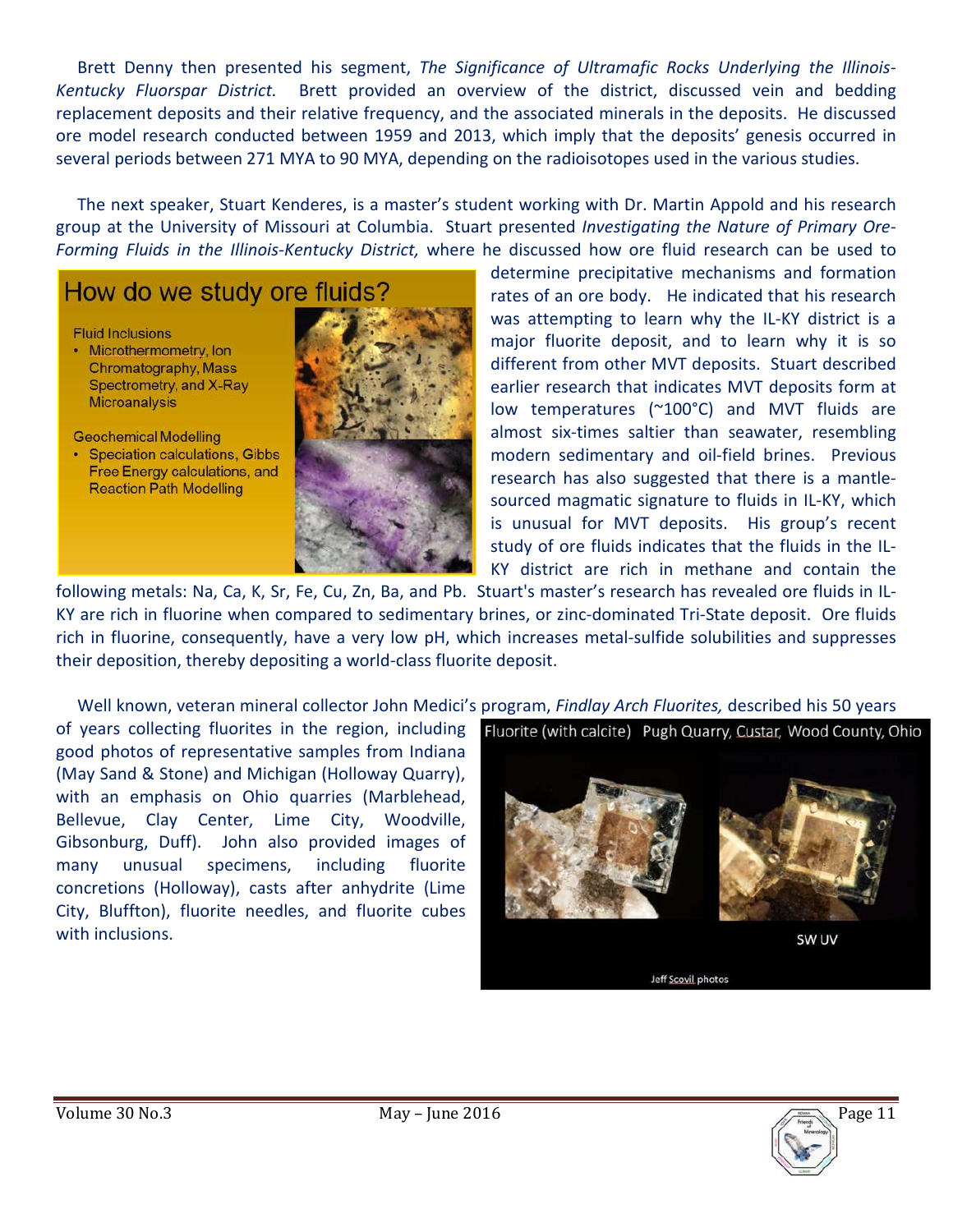Nelson Shaffer, formerly of Indiana University and a charter Midwest chapter member, presented *Many Faces of Fluorite,* which began with a photo image of a stunning item of Native American art, namely a 3' statue found at Angel Mounds that was carved from solid fluorite. He outlined fluorite distribution in Indiana, noting three major occurrences, specifically deposits in Devonian and Silurian-age strata in the Fort Wayne area and south central region, and in Mississippian strata in southern Indiana.



R. Peter Richards of Oberlin College followed with *The Crystallography of Fluorite*, in which he outlined the

Crystal modifications: dodecahedron



basic isometric structure, including more common habits, such as cubic, octahedral and dodecahedral; he then provided illustrations and a narrative of the continuity and complexity of its many habits, and described how combinations of habits are often seen on the same specimen. He also discussed contact and penetration twinning, and he spoke about modification in Ohio fluorites crystals, such as the tendency for trapezohedral modifications over trisoctahedral modifications.

 Alan Goldstein's presentation, *Fluorite Deposits in Kentucky,* provided information about both the IL/KY District and the state's other most notable occurrence in the Central Kentucky Mineral District. He noted that the oldest mine in the western district, Columbia Mine, opened in 1835, and soon-to-be President Andrew Jackson was a co-owner. The largest producer was the Lafayette Mine, which produced 2 million tons during operation, and the most famous specimen location was the



Babb Mine. Alan also provided photographs and discussion of the central district that encompasses all or parts of a dozen counties.

 The last speaker of the day was Jim Gebel, an avid mineral collector who specializes in Midwest Fluorites, and whose presentation was titled *Selecting Fluorite Specimens & Building a Fluorite Collection: A Mineral Collector's Perspective.* Jim began by making a case for fluorite's enduring popularity as a collector mineral – it is relatively common and affordable, it comes in many colors and habits, and it often exhibits zoning. He also indicated that locality, provenance, form, and quality are some factors that determine what is considered to be a good specimen. He showed images of fluorites from his collection. They encompassed a broad array of colors and unusual forms. He concluded by stressing that one can easily specialize their fluorite collection by size range, mining districts, structural diversity, and a number of other criteria.